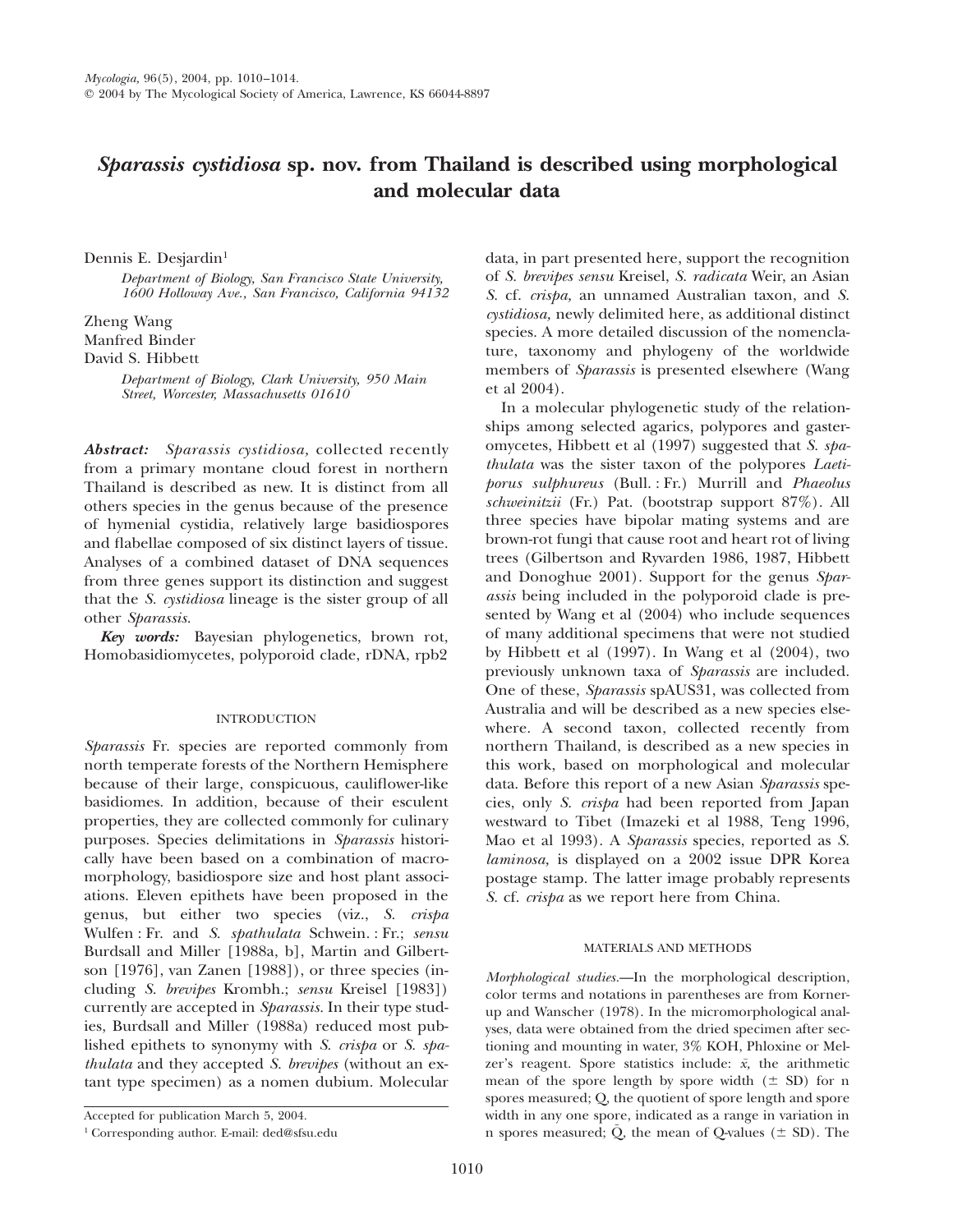| TABLE I. Specimens used in molecular studies and GenBank accession numbers |          |      |  |                  |          |  |  |  |  |
|----------------------------------------------------------------------------|----------|------|--|------------------|----------|--|--|--|--|
|                                                                            | Isolates | í St |  | RPB <sub>2</sub> | Location |  |  |  |  |

| Isolates              | <b>LSU</b> | <b>ITS</b> | RPB <sub>2</sub> | Location       |
|-----------------------|------------|------------|------------------|----------------|
| Sparassis crispa FIN3 | AY218387   | AY218425   | AY218532         | Finland        |
| S. crispa FRA5        | AY218389   | AY218427   | AY218534         | France         |
| S. crispa GER25       | AY218404   | AY218442   | AY218544         | Germany        |
| S. crispa AME9        | AY218393   | AY218430   | AY218537         | <b>USA</b>     |
| S. cf. crispa CHN19M  | AY218398   | AY218436   | AY218540         | China (middle) |
| S. cf. crispa CNH21S  | AY218400   | AY218438   | AY218542         | China (south)  |
| S. cf. crispa CNH20M  | AY218399   | AY218437   | AY218541         | China (middle) |
| S. cf. crispa CHN17N  | AY218397   | AY218435   | AY218539         | China (north)  |
| S. cf. crispa CHN1N   | AY218385   | AY218423   | AY218530         | China (north)  |
| S. cystidiosa DED7410 | AY256890   | AY256891   | AY256892         | Thailand       |
| S. spathulata AME11   | AY218395   | AY218432   | AY218538         | USA (MA)       |
| S. spathulata AME7    | AY218391   | AY218428   | AY218535         | USA (MA)       |
| S. spathulata AME8    | AY218392   | AY218429   | AY218536         | USA (NH)       |
| S. brevipes GER24     | AY218403   | AY218441   | AY218543         | Germany        |
| Grifola frondosa      | AY218413   | AY218415   | AY218521         |                |
| Oligoporus rennyi     | AY287876   | AY218416   | AY218499         |                |

specimen is deposited in SFSU and BBH (herbarium acronyms from Holmgren et al 1990).

*Molecular phylogenetics.*—A subset of the sequence data reported by Wang et al (2004) was analyzed, including sequences of partial nuclear large subunit (nuc-lsu) rDNA, complete internal transcribed spacers 1 and 2 and the 5.8S rDNA (nuc-ITS rDNA), and part of the gene encoding the second largest RNA polymerase, subunit 2 (rpb2). Sequences were aligned by eye in the data editor of PAUP\* 4.0b (Swofford 1999), and the matrix was submitted to TreeBase (No. M1815). The taxa included one specimen of *S. cystidiosa* from Thailand; nine specimens of *S. crispa sensu lato* from Europe, North America and East Asia; one specimen of *S. brevipes* from Germany; and three specimens of *S. spathulata* from North America (TABLE I). *Oligoporus rennyi* and *Grifola frondosa* were included for rooting purposes.

The dataset was analyzed in PAUP\* 4.0b (Swofford 1999) and MrBayes 2.01 (Huelsenbeck and Ronquist 2001), with gaps treated as missing data and ambiguous positions excluded. An equally weighted parsimony analysis was performed in PAUP\* using branch and bound. A bootstrapped parsimony analysis was performed in PAUP\*, with 1000 replicates, each with a heuristic search with 10 random taxon addition sequences, MAXtrees set to 1000, and TBR branch swapping. A Bayesian analysis was performed in MrBayes, under the GTR+I+G model (Gu et al 1995), with  $50000$ generations and four chains (one cold, three incrementally heated), as per the default program settings (Huelsenbeck 2000). Trees were sampled every 100 generations, and a total of 501 trees were saved for each analysis. Likelihoods converged to a stable value after the first 1000 generations, so the first 10 trees sampled were discarded before computing a majority rule consensus of 491 trees in PAUP\*.

#### RESULTS

*Molecular phylogenetics.*—The combined nuc-lsu, ITS and rpb2 dataset contained 2267 aligned positions with 343 parsimony-informative positions, distributed as follows: nuc-lsu  $= 880$  aligned positions,  $ITS = 746$ aligned positions, and rpb2-6f/7 $r = 691$  aligned positions. Parsimony analysis resulted in one most parsimonious tree of 928 steps (FIG. 1). Isolates of *Sparassis crispa sensu lato* (European *S. crispa* and Asian *S.* cf. *crispa*) formed a strongly supported clade (bootstrap  $= 100\%$ ). Isolates of *S. spathulata* formed a monophyletic group (bootstrap  $= 100\%$ ) with *S*. *brevipes* as its sister group (bootstrap  $= 100\%$ ). *Sparassis cystidiosa* was placed as the sister group of all other *Sparassis* isolates. The monophyly of *Sparassis* was supported strongly (bootstrap  $= 100\%$ ), and the monophyly of all *Sparassis* isolates except *S. cystidiosa* was moderately supported (bootstrap  $= 83\%$ ). The majority-rule consensus tree produced in the Bayesian analysis (FIG. 1) supported the same tree topology as the parsimony analysis, with higher confidence along some branches. *Sparassis cystidiosa* again was placed as the sister group of all other *Sparassis* isolates, with strong support (posterior probability  $=$ 99%).

#### TAXONOMY

# **Sparassis cystidiosa** Desjardin et Zheng Wang, sp. FIGS.  $2-4$

Carpophora magna, 200–250 mm diam., rami erecti flabelliformes usque ad 120 mm lati  $\times$  1–2 mm crassi, ad marginem intacti, azonati, pallide luteobrunnei vel aurantiobrunnei, obscurior in siccitate. Hymenium griseobrunneum, rugosum basin versus. Odor fortis gratusque. Basidiosporae  $7-9 \times 6-7 \mu m$ , subglobosae vel late ellipsoideae, leves, hyalinae, inamyloideae. Basidia 4-spora. Cystidia 100–  $144 \times 7$ –11 µm, plasma refractiva impleta, hyalina. Caro flabellarum 6-stratis composita. Hab. solitarius ad Quercum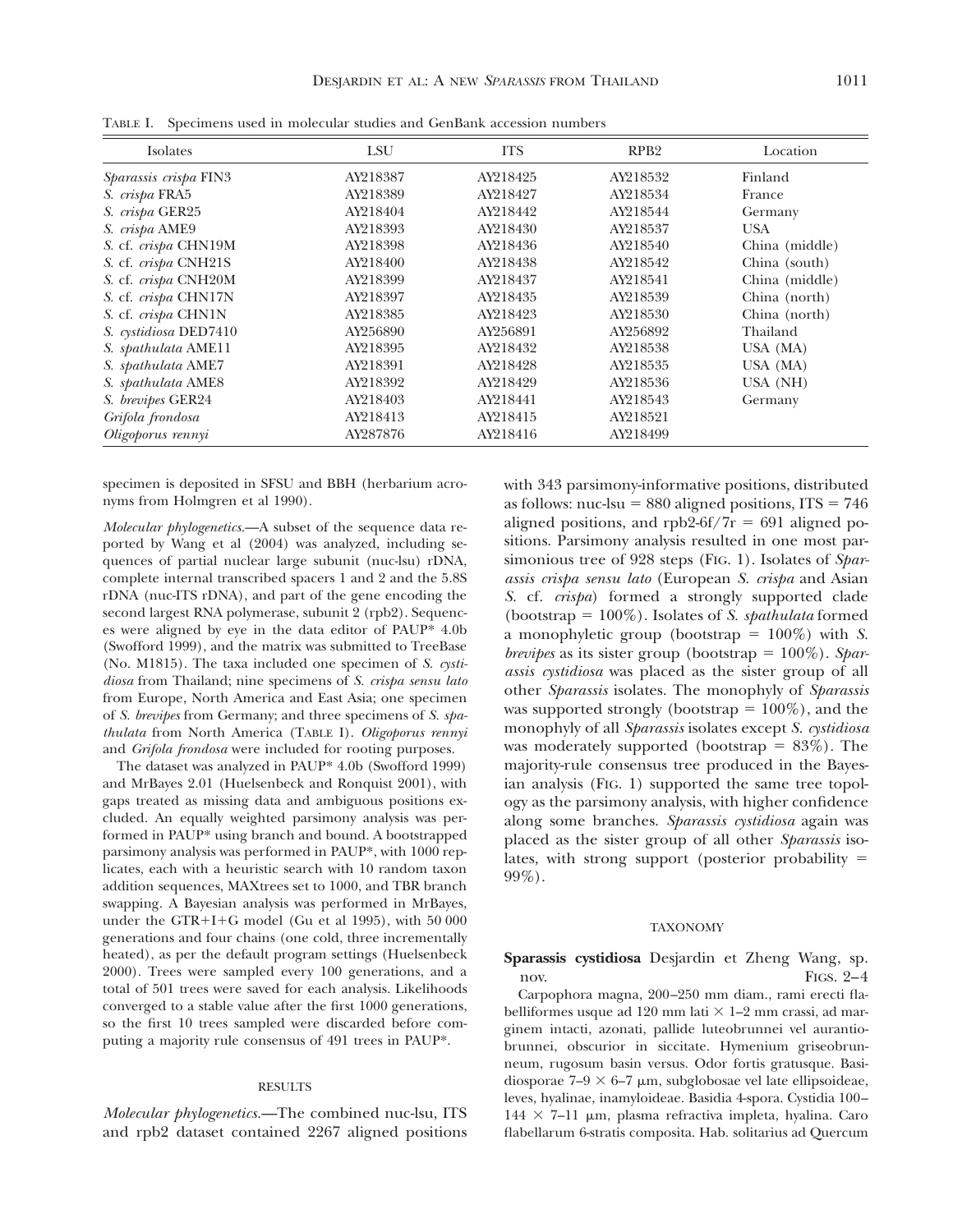

FIG. 1. Phylogenetic relationships of *Sparassis* spp inferred from a combined dataset of nuc-lsu-rDNA, ITS, and rpb2 sequences. The single most parsimonious tree (928 steps,  $CI = 0.837$ ,  $RI = 0.863$ ) is shown, with branch lengths proportional to the number of mutations inferred with parsimony. Bootstrap values greater than 50% are indicated in plain type. Posterior probabilities generated from the Bayesian analysis are indicated in bold type.

eumorpham in silvis montanis virgineis. Thailand. Holotypus D. E. Desjardin 7410 (BBH).

*Basidiomes* 200–250 mm diam, composed of a rosette of loosely arranged flabellae arising from a poorly developed central core; *flabellae* up to 120 mm broad, 1–2 mm thick; margin entire or dissected, wavy; sterile upper surface rugulose and radially wrinkled, glabrous, azonate, yellowish brown (5D6–8) to brown (6D E5–8), darkening with age, becoming brownish orange (6C5–8) to light brown (6D6–8) in exsiccata; fertile hymenium (lower surface) radially wrinkled, glabrous to minutely pruinose, azonate, concolorous with the sterile upper surface when fresh, becoming dark greyish brown (6–7E3) in exsiccati; basidiomes distinctly bicolorous (upper versus lower surfaces) when dried. *Context* tough, pliant, concolorous with surface. *Odor* strong, cheddar cheese-like, pleasant. *Taste* not recorded.

*Flabellae* composed of six distinct layers of tissue,



FIGS. 2–4. Micromorphological features of *Sparassis cystidiosa* (DED 7410—HOLOTY PE). 2. Basidiospores. 3. Basidia and basidiole. 4. Hymenial cystidia; dotted horizontal line represents surface of hymenium. Scale bar  $= 10 \mu m$ .

itemized from the lower/outer layer toward the upper/inner layer as follows: (i) *Hymenium layer* 65–80 um thick, hyaline, inamyloid, composed of basidia and cystidia; dark greyish brown in exsiccati. *Basidiospores* (FIG. 2)  $7-9 \times 6-7 \mu m$  ( $\bar{x} = 7.8 \pm 0.8 \times 6.6$  $\pm$  0.5  $\mu$ m, Q = 1–1.3, Q = 1.24  $\pm$  0.07, n = 25 spores), subglobose (rarely globose) or broadly ellipsoid-ovoid, smooth, hyaline, inamyloid, thin-walled. *Basidia* (FIG. 3) 65–74  $\times$  8–9.5  $\mu$ m, narrowly elongate-subclavate, 4-spored, hyaline, clamped. *Basidioles* (FIG. 3) narrowly elongate-subclavate. *Hymenial cystidia* (FIG. 4) scattered,  $100-144 \times (6.4-)7-11 \mu m$  (w  $= 8.7 \mu m$ , n  $= 20$ ), narrowly clavate, arising from deep in the subhymenium (possibly as terminal cells of the gloeplerous hyphae) and projecting  $28-52 \mu m$ beyond the basidia, refractive (gloeocystidia-like), hyaline to pale yellow, inamyloid, thin-walled. (ii) *Sub-*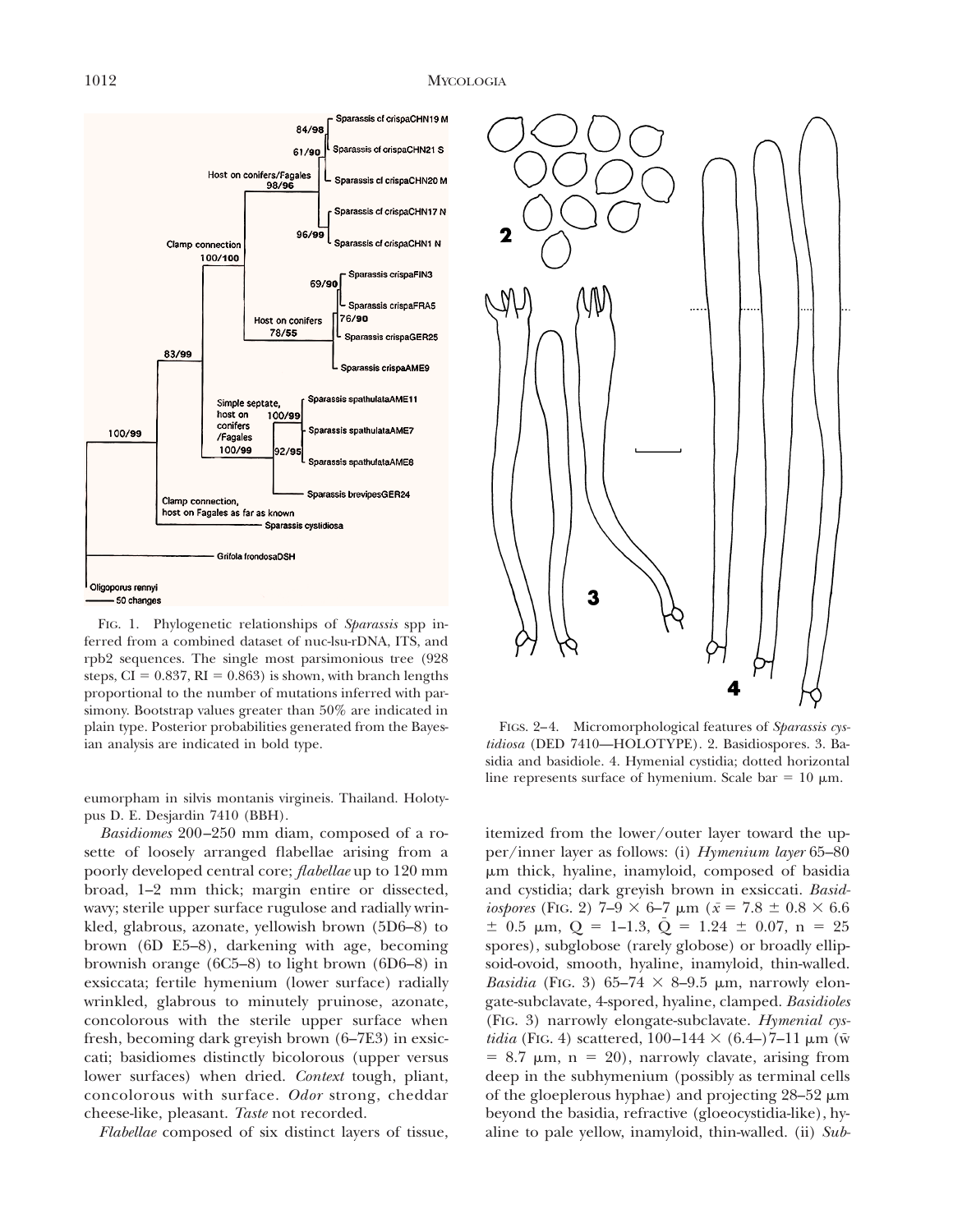$hymenium$  90–105  $\mu$ m thick, composed of tightly packed, pseudoparenchymatous to sinuous cells 4–10 mm diam, tawny brown in water and 3% KOH, dark brownish orange to pale reddish orange (weakly dextrinoid) in Melzer's reagent, thin-walled or with walls up to 1 %m thick. (iii) *Pseudoparenchymatous layer*  $140-220 \mu m$  thick, composed of irregularly cylindrical, vesiculose and irregularly ovoid to puzzle-shaped cells up to 30  $\mu$ m diam, tightly adherent to each other, with hyaline, inamyloid, nongelatinized walls 1–5 μm thick. (iv) *Medullary layer* composed of loosely interwoven, cylindrical hyphae  $3-10 \mu m$  diam, sometimes swollen up to  $16 \mu m$  diam, hyaline, inamyloid, nongelatinous, thin-walled or with walls up to 1.5 mm thick, clamped. *Gloeoplerous hyphae* interspersed, 2–  $11 \mu m$  diam, refractive, irregularly cylindrical to sinuous or strangulate, thin-walled. (v) ''*Hypodermium*'' *layer* pseudoparenthymatous, 120–160 mm thick, similar to layer 3, composed of tightly packed hyphae 4–  $32 \mu m$  diam, irregularly cylindrical to vesiculose or puzzle-shaped, hyaline, inamyloid, nongelatinous, with walls 1–2.5 mm thick. (vi) On young flabellae, a hymenium layer as in layer 1; on mature flabellae the hymenium collapses and forms a sterile *cuticle layer*  $12-24 \mu m$  thick, composed of irregularly cylindrical to vesiculose, collapsed hymenial elements 3–8(–10)  $\mu$ m diam, smaller-celled and more tightly packed than cells in layer 5, subhyaline to pale yellowish brown, inamyloid, nongelatinous, thin-walled or with walls up to  $1 \mu m$  thick; layer 6 brownish orange to light brown in exsiccati.

*Habit and distribution.* Solitary at the base of a living oak tree (*Quercus eumorpha* Kurz). Thailand.

*Habitat.* Primary, montane, temperate, evergreen cloud forest with a closed canopy dominated by tree species of *Acer, Symingtonia* and *Quercus,* and an understory of *Cornus oblonga* Wall., *Rhododendron delavayi* Franch., and other shrubs.

*Specimen examined.* THAILAND. CHIANG MAI PROVINCE: Doi Inthanon National Park, summit area of Doi Inthanon at ca. 2500 m, Ang Ka Nature Trail, 27 Jun 2002, collected by D.E. Desjardin and E. Horak, *D.E. Desjardin 7410* (HOLOTY PE, BBH; ISOTY PE, SFSU).

# DISCUSSION

*S. cystidiosa* is distinct morphologically from other known species of *Sparassis* because of these combination of features: (i) loosely arranged, very broad flabellae with nondissected and only slightly wavy margins; (ii) distinctly bicolorous flabellae when dried, with orange-toned sterile surface and dark greyish brown hymenium; (iii) basidiospores with mean width 6.6  $\mu$ m; (iv) the presence of conspicuous, refractive, projecting hymenial cystidia; and (v) flabellae formed of six distinct layers of tissue. In all other species of *Sparassis,* the flabellae are arranged more tightly and have dissected and/or strongly wavy margins, dried specimens are not distinctly bicolorous, the basidiospores have a mean width of  $4-5 \mu m$ , hymenial cystidia are lacking, and tramal tissues are not as distinctly layered. Although the hymenium is amphigenous in all *Sparassis* species, in *S. cystidiosa* the hymenium layer on the upper/inner surface of young flabellae is fertile but collapses early in development resulting in a primarily sterile surface. On mature flabellae, the lower/outer surface becomes geotropic and is functionally the surface contributing most significantly to sporulation.

Phylogenetic analyses of the combined nuc-lsu rDNA, ITS and rpb2 dataset suggest that *S. cystidiosa* is a unique species that is the sister group of all the other *Sparassis* species included in this study (FIG. 1). The only *Sparassis* taxa that were not included here are *S. radicata,* from western North America, and *Sparassis* spAUS31, from Australia. Both were excluded because rpb2 sequences were not available. Analyses by Wang et al (2004) suggest that *S. radicata* is nested within the clade that includes *S. crispa sensu lato.* The placement of *Sparassis* spAUS31 is more problematical. Parsimony analysis of nuc-lsu rDNA and ITS sequences suggests that *Sparassis* spAUS31 is the sister group of a clade containing *Grifola frondosa* and *Pycnoporellus fulgens,* suggesting that *Sparassis* is possibly not monophyletic. Bayesian analysis of the same data suggests, however, that *Sparassis* spAUS31 is the sister group of all *Sparassis* species, including *S. cystidiosa* (see Wang et al 2004). Until additional data (and collections) are available for *Sparassis* spAUS31, its placement, and the monophyly of *Sparassis,* will remain uncertain. *Sparassis* spAUS31 is the only collection from the South Hemisphere and is morphologically distinct from all known *Sparassis* species. The taxonomic status of the Australian taxon will be discussed elsewhere (Wang et al 2004).

It is noteworthy that *S. crispa* forms clamp connections and European and North American *S. crispa* is associated strictly with conifers whereas *S. brevipes* and *S. spathulata* both lack clamp connections and are associated both with conifers and Fagales (FIG. 1). In comparison, *S. cystidiosa* forms clamp connections and, as far as is known, is associated only with Fagales. If the lsu/ITS/rpb2 tree reflects the true phylogeny of *Sparassis,* then this would suggest that the ancestor of *Sparassis* had clamp connections and was associated with Fagales hosts.

### ACKNOWLEDGMENTS

This work is supported in part by National Sciences Foundation Grants DEB-0118776 to Desjardin and DEB-9903835